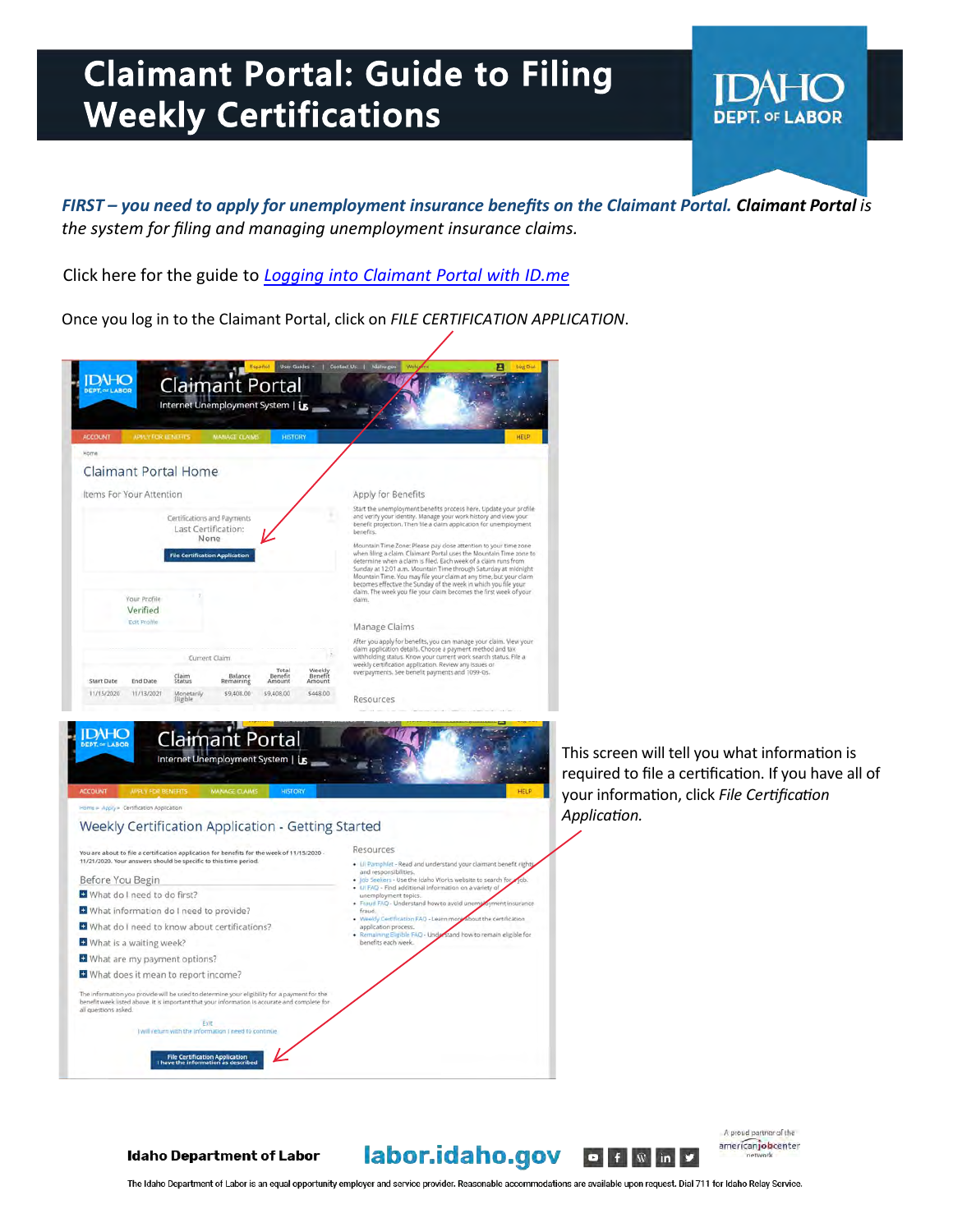**STEP 1:** For each question, select the applicable answer that best describes your availability for the week. Click *Next.*

| <b>ACCOUNT</b><br><b>MARAZZI SORANI</b><br><b>MARY FOR BOWERTS</b>                                                                                                                                                                                                                                                                                                                                                                                         |        | <b>INSTERT</b> | HELP                                                                                                                                                                                                 |
|------------------------------------------------------------------------------------------------------------------------------------------------------------------------------------------------------------------------------------------------------------------------------------------------------------------------------------------------------------------------------------------------------------------------------------------------------------|--------|----------------|------------------------------------------------------------------------------------------------------------------------------------------------------------------------------------------------------|
| United Hages Constitutions (Appellation)                                                                                                                                                                                                                                                                                                                                                                                                                   |        |                |                                                                                                                                                                                                      |
| 1 600 Autobility   Louis   Illinois                                                                                                                                                                                                                                                                                                                                                                                                                        |        |                |                                                                                                                                                                                                      |
|                                                                                                                                                                                                                                                                                                                                                                                                                                                            |        |                | Weekly Certification Application Week of Sunday, November 15 - Saturday, November 21                                                                                                                 |
| Step 1 - Work Availability                                                                                                                                                                                                                                                                                                                                                                                                                                 |        |                |                                                                                                                                                                                                      |
| Able To Work<br>Were you physically and mentally able to work each day<br>during the week of Sunday. November 15 - Saturday.<br>November 217                                                                                                                                                                                                                                                                                                               |        | D'Ves - D No   | You must meet tertain personal eligibility requirements to be<br>aligible for Unamployment banafits this Week. Please answer all<br>cuestions about your work availability during this banafit week. |
| Were you physically and mentally able to work each day during the week of Eunday.<br>November 15 - Saturday, November 21 when you were customarily scheduled to work? Able<br>to work refers to your solity to berform work and you had no physical or mental barriers<br>pravancing you from accepting work if it decame available to you. If you do not have a health<br>barrier preventing you from accepting work, please answer yes to this question. |        |                |                                                                                                                                                                                                      |
| Available for Work."                                                                                                                                                                                                                                                                                                                                                                                                                                       |        |                |                                                                                                                                                                                                      |
| Were you available for work each day during the week of<br>Sunday Navember 15 - Saturday November 217                                                                                                                                                                                                                                                                                                                                                      | D      | (3.748)        |                                                                                                                                                                                                      |
| Away from Area."                                                                                                                                                                                                                                                                                                                                                                                                                                           |        |                |                                                                                                                                                                                                      |
| Were you more than 100 miles away from your physical<br>address at any lime during the week of Sunday. November<br>15 - Saturday, November 217                                                                                                                                                                                                                                                                                                             | CL Yez | r3.14p         |                                                                                                                                                                                                      |
| <b>Refused Work?</b><br>Have you'refused an offer of work or curried down a job<br>offer from an employer in the last two years that you fleve<br>not yet reported on your unamployment banefits claim, or<br>did you miss any available work puring the lidest of Sunday.<br>November 15 - Saturday, November 217                                                                                                                                         |        | U Ves U No     |                                                                                                                                                                                                      |
| Attended School or Training*                                                                                                                                                                                                                                                                                                                                                                                                                               |        |                |                                                                                                                                                                                                      |
| Did you attend school or training at any time during the.<br>Heek of Sunday, November 15 - Saturday, November 217                                                                                                                                                                                                                                                                                                                                          | C: Ves | $-0.5$         |                                                                                                                                                                                                      |
| Ouir job."<br>Did you quit a job during the meet of Sunday. November 15 /<br>Saturday, November 217                                                                                                                                                                                                                                                                                                                                                        | D Yes  | $C3$ Ma        |                                                                                                                                                                                                      |
| Fired from Job. <sup>1</sup>                                                                                                                                                                                                                                                                                                                                                                                                                               |        |                |                                                                                                                                                                                                      |
| Ware you fired from a job during the week of Sunday.                                                                                                                                                                                                                                                                                                                                                                                                       |        |                |                                                                                                                                                                                                      |

**STEP 2:** For each question, select the applicable answer that best describes your income for the week. Click *Next.*

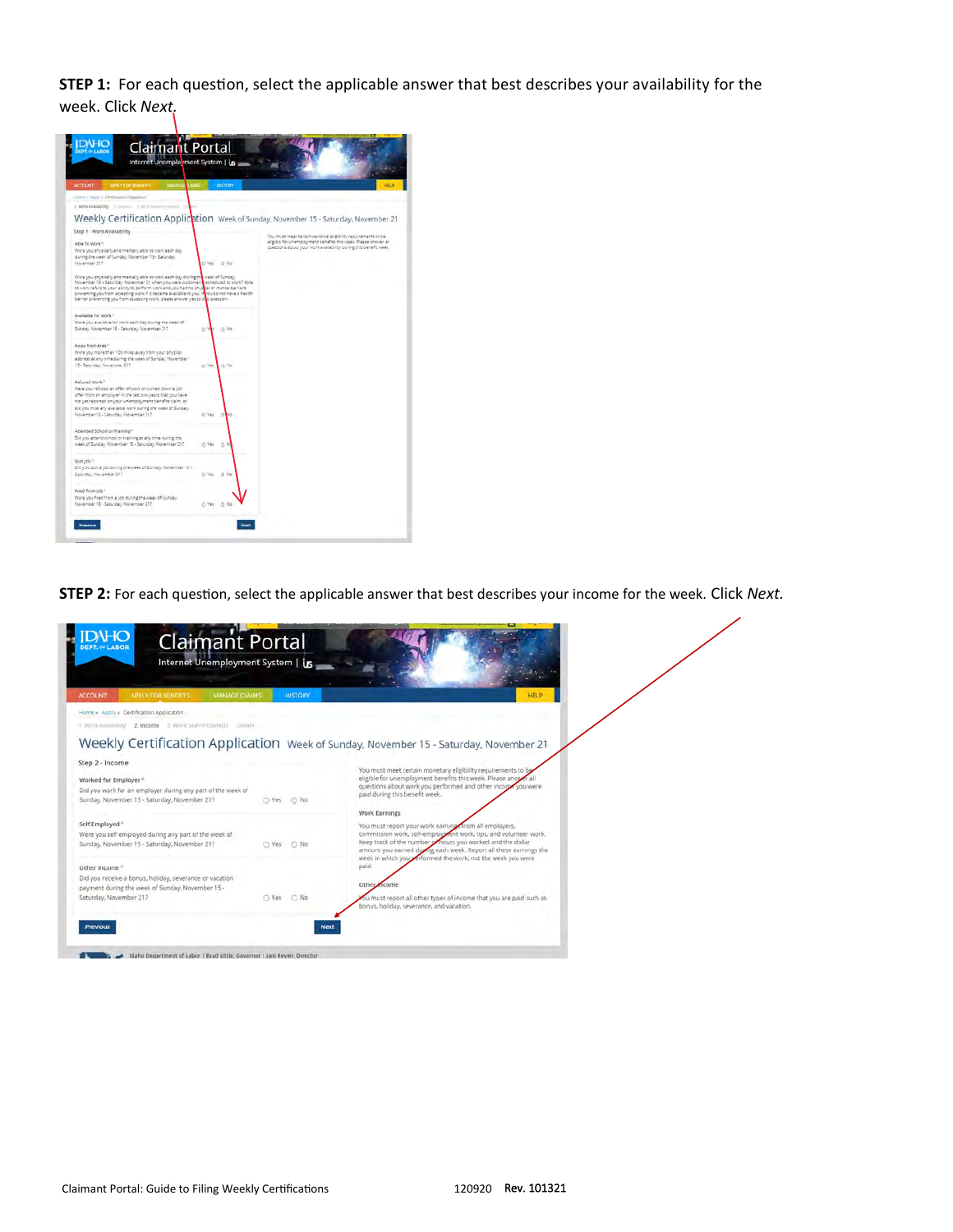**STEP 3:** Click on *Add Work Search Contact. (*If your Work Search Status is **Employer Attached**, **Union Attached** or **In Training**, you will not see this screen. *Instead*, you will skip straight to the *Submit* screen.)

| HEL                                                                                                                                                                                                                                                                                                  |
|------------------------------------------------------------------------------------------------------------------------------------------------------------------------------------------------------------------------------------------------------------------------------------------------------|
|                                                                                                                                                                                                                                                                                                      |
|                                                                                                                                                                                                                                                                                                      |
| Weekly Certification Application Week of Sunday, November 15 - Saturday, November 21<br>You must meet certain work search requirements to be eligible for<br>unemployment benefits this week. While in a Work Search Status of<br>Work-Seeking, you are required to have contact with two employers. |
| Idaho Department of Labor verifies work-seeking activities and you<br>may be required to provide supporting documentation. Use the<br>Work Search Log to keep track of your employer contacts each                                                                                                   |
| Your current Work Search Status is available under the Manage<br>Claims section of your account. For more details about your Work<br>Search Status, refer to the Work Search Requirements FAQ.                                                                                                       |
|                                                                                                                                                                                                                                                                                                      |
|                                                                                                                                                                                                                                                                                                      |

Depending on how you contacted the employer, you will be asked for specific information. Enter all fields marked with a \*.

When you are finished filling in the form, click *Save Contact.*

| <b>ACCOUNT</b>           | <b>APPLY FOR BENEFITS</b>                                  | <b>HISTORY</b><br><b>MANAGE CLAIMS</b> | <b>HELP</b>                                                                          |
|--------------------------|------------------------------------------------------------|----------------------------------------|--------------------------------------------------------------------------------------|
|                          | Home » Apply » Certification Application                   |                                        |                                                                                      |
|                          | 1 Work Availability 2 Income 3 Work Search Contacts Submit |                                        |                                                                                      |
|                          |                                                            |                                        | Weekly Certification Application Week of Sunday, November 15 - Saturday, November 21 |
|                          | Step 3 - Work Search Contacts                              |                                        |                                                                                      |
|                          |                                                            |                                        | Keep a regord of each work search contact you make with an<br>employer               |
|                          | Enter the details of your Website work search contact.     |                                        |                                                                                      |
| Contact Date             |                                                            | <b>Contact Name</b>                    |                                                                                      |
|                          |                                                            |                                        |                                                                                      |
| <b>Contact Phone</b>     |                                                            | Confirmation #                         |                                                                                      |
|                          |                                                            |                                        |                                                                                      |
| Company Name             |                                                            |                                        |                                                                                      |
|                          |                                                            |                                        |                                                                                      |
| <b>Company Address</b>   |                                                            | Address Line 2                         |                                                                                      |
|                          |                                                            |                                        |                                                                                      |
| Country                  |                                                            | City                                   |                                                                                      |
| United States of America |                                                            | ×                                      |                                                                                      |
| State                    |                                                            | ZIP Code                               |                                                                                      |
| Select from list         |                                                            | ×                                      |                                                                                      |
| Company Website*         |                                                            |                                        |                                                                                      |
|                          |                                                            |                                        |                                                                                      |
|                          | Type of Work or Job Title*                                 | Job Number, if applicable              |                                                                                      |
|                          |                                                            |                                        |                                                                                      |
| Application Submitted *  |                                                            |                                        |                                                                                      |
|                          | Did you submit an application or resume? O Yes O No        |                                        |                                                                                      |
| Next Step*               |                                                            |                                        |                                                                                      |
|                          | What is the next step with this job search contact?        |                                        |                                                                                      |
|                          |                                                            |                                        |                                                                                      |
|                          |                                                            |                                        |                                                                                      |
|                          |                                                            |                                        |                                                                                      |
|                          |                                                            |                                        |                                                                                      |
| Cancel                   |                                                            | <b>Save Contact</b>                    |                                                                                      |